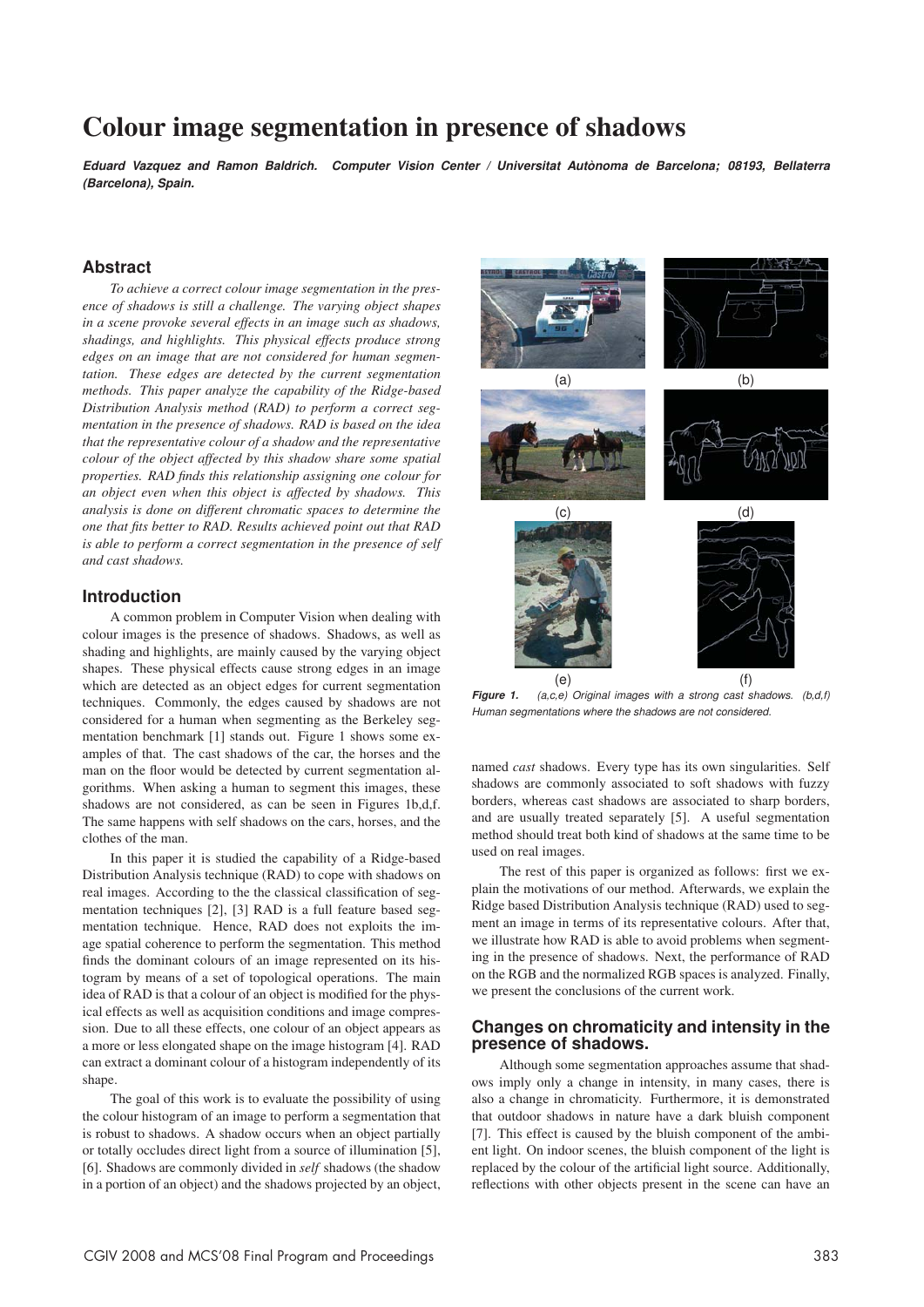influence on the colour of shadows.

Since intensity changes in the scene can be assumed to have an almost linear effect on the histogram, we propose to change the representation of the image and deal exclusively with its chromaticity. Nonetheless, the potential error introduced when the image representation is transformed to an intensity invariant space, should be considered. A parametrization of the behaviour of a colour along intensity changes on the RGB space is introduced in [8].

The main idea is that shadows share a chromatic tendency with the objects/surfaces even in the case of strong shadows. As we will show in this paper, RAD is able to find this tendency. Furthermore, it is also tested the behaviour of RAD on an intensity invariant space such as the normalized RGB (*rgb*) space. The advantage of *rgb* is that, on it, we just have to deal with chromatic changes, instead of both chromatic and intensity changes as happens on RGB space.

## **Capturing the shared chromaticity of shadows and surfaces using RAD**

Representative colours in an image are represented by high density clouds (of an arbitrary shape) in a d-dimensional colour histogram. To capture this information, we use a Ridge based Distribution Analysis method (RAD) successfully used in topological maps segmentation [9] and texture segmentation [10]. RAD treats the histogram as a landscape and apply a set of topological operation on it. Under this point of view dominant colours will be represented by ridges on the landscape.



*Figure 2. (a) Example image with two representative colours: yellow and black. (b) Segmented image using RAD. (c) Histogram of a). (d) Ridges found using RAD.*

Figure 2a shows an image extracted from [11] with two representative colours, *i.e.*, yellow for the object and black for the background. The yellow colours goes from the right face of the cube, with shadow, to the highlights of the vertices. All these amount of colours can be seen on the image histogram shown in Figure 2c. A correct segmentation should find the coherence between all these yellow colours to segment the object correctly. A correct segmentation, using RAD, is shown in Figure 2b. To achieve this segmentation RAD has found the two ridges depicted in Figure 2d. The yellow ridge cover all yellow colours representative of the cube. It is done because RAD finds the coherence existing on the yellow shape of the image histogram

(Figure 2b).

RAD is divided in two main steps. First a ridge detection step is done to join representative colours. Afterwards a clustering step is performed using ridges found.

#### *First step: ridge detection and extraction*

To extract a ridge, first it is applied a ridge enhancement procedure using the MLSEC-ST operator [12]. It assigns high creaseness values at the center of elongated objects. When dealing with a d-dimensional colour histogram, this operator will assign a high value at areas with high density compared with its neighbourhood. The main property of this operator is that it is not affected by local irregularities typically present in a chromatic histogram. Hence, the most dense regions have the higher creaseness values. MLSEC-ST performs the calculus of the Structure Tensor to enhance those areas where an either big attraction or repulsion exists on the gradient vector of a d-dimensional distribution  $\Omega(x)$  (the image histogram in the current context). Formally given a symmetric neighbourhood of size  $\sigma_i$  centered at point **x**, namely  $N(\mathbf{x}, \sigma_i)$ , we define the Structure Tensor as follows:

$$
S(\mathbf{x}, \overrightarrow{\boldsymbol{\sigma}}) = N(\mathbf{x}, \sigma_i) * (\nabla \Omega(\mathbf{x}, \sigma_d) \cdot \nabla \Omega^t(\mathbf{x}, \sigma_d))
$$
(1)

where  $\vec{\sigma} = {\sigma_i, \sigma_d}$ , and the calculus of the gradient vector field  $\nabla \Omega(\mathbf{x}, \sigma_d)$  has been done with a Gaussian Kernel with standard deviation  $\sigma_d$ .

If  $w(x, \vec{\sigma})$  is the eigenvector corresponding to the largest eigenvalue of  $S(x, \vec{\sigma})$  then, the dominant gradient orientation in a neighbourhood of size proportional to  $\sigma_i$  centered at **x** is:

$$
\overline{w}(\mathbf{x}, \overrightarrow{\boldsymbol{\sigma}}) = sign(w^t(\mathbf{x}, \overrightarrow{\boldsymbol{\sigma}}) \cdot w(\mathbf{x}, \sigma_d))w(\mathbf{x}, \overrightarrow{\boldsymbol{\sigma}})
$$
(2)

The creaseness measure of  $\Omega(x)$  for a given point x, call it  $k(x,\vec{\sigma})$ , is computed with the calculus of the divergence between the dominant gradient orientation and the normal vectors, namely  $n_k$ , on a neighbourhood of size proportional to  $\sigma_i$ . That is:

$$
k(\mathbf{x}, \overrightarrow{\sigma}) = -Div(\overline{w}_x) = -\frac{d}{r} \sum_{k=1}^{r} \overline{w}_k^t(\overrightarrow{\sigma}) \cdot n_k
$$
 (3)

The next step is to performs a ridge extraction algorithm on the creaseness representation of  $\Omega(x)$ . Ridges extracted will represent the shape of the dominant colours as can be shown in Figure 3d.

We argue that these ridges can capture the colours of a surface in its illuminated and shadowed areas in one unique ridge (unique representation for both areas) since they share a similar tendency on the histogram. Using the creaseness representation of  $\Omega(x)$ , it becomes an easy step to extract the ridges on it. As a result, we have a set of ridges representing the representative colours of the image.

Ridge points are divided in Local Maxima (LM), Transitional Ridge Points (TRP) and Saddle points (SP). These points are defined for a 2-dimensional distribution  $\Omega(x, y)$  as follows:

$$
LMP(\Omega(x, y)) = \{(x, y) | (\|\nabla \Omega(x, y)\| = 0), \lambda_1 < 0, \lambda_2 < 0\} \tag{4}
$$

$$
TRP(f(x,y)) = \{(x,y) | \quad \|\nabla\Omega(x,y)\| \neq 0, \lambda_1 < 0, \nabla\Omega(x,y) \cdot \omega_1 = 0, \quad \|\nabla\Omega(x,y)\| \neq 0, \lambda_2 < 0, \nabla\Omega(x,y) \cdot \omega_2 = 0, \quad \|\nabla\Omega(x,y)\| = 0, \lambda_1 < 0, \lambda_2 = 0 \}
$$
\n
$$
(5)
$$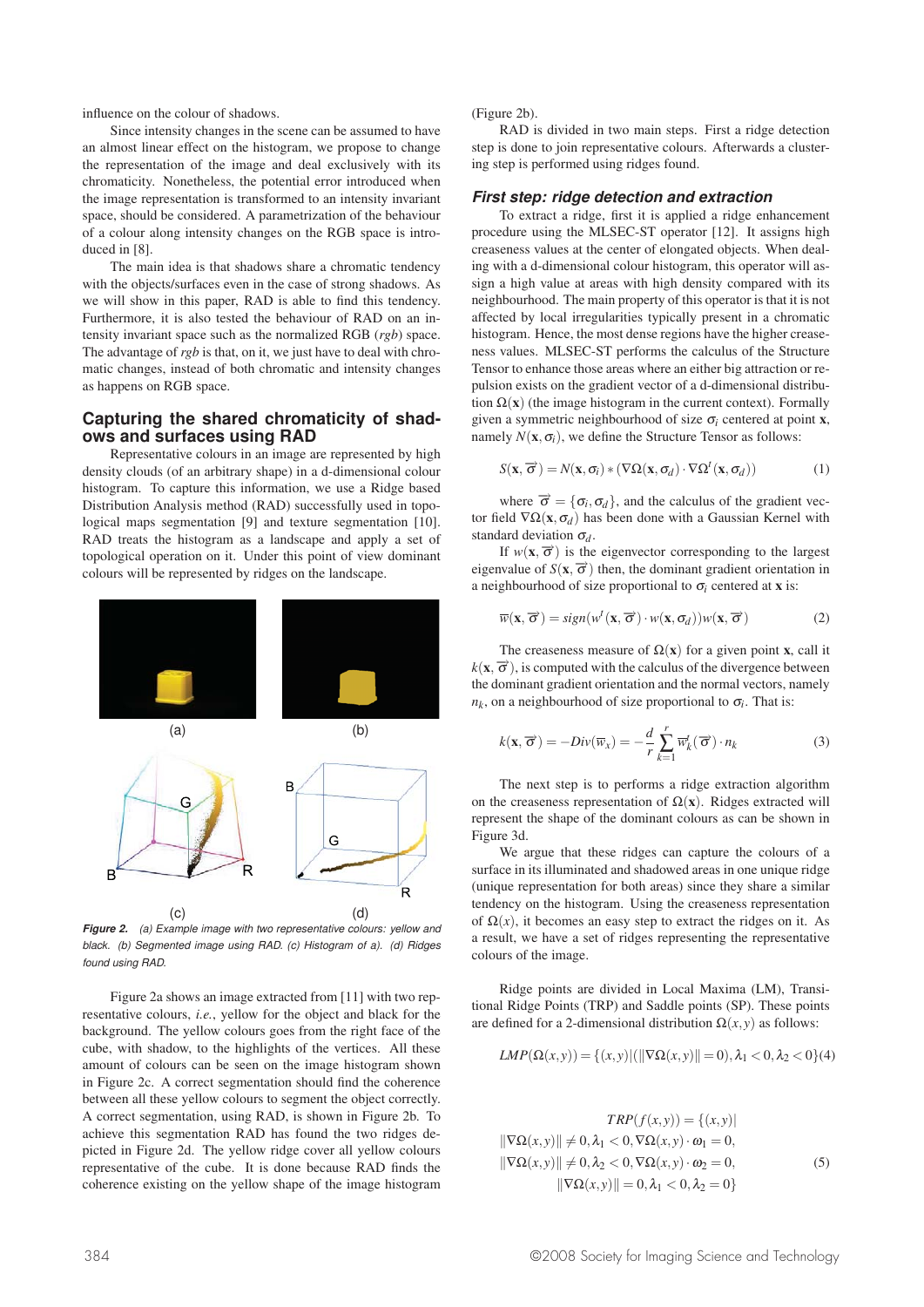$$
SP(f(x, y)) = \{(x, y) | ||\nabla \Omega(x, y)|| = 0, \lambda_1 \cdot \lambda_2 < 0\} \tag{6}
$$

This definition can be extended to an arbitrary dimension.

Each ridge found is representative of one dominant colour in an image. Now, we have to assign all colours of an image to one ridge or another. It implies to perform a clustering of the histogram to know the portion of landscape represented by each ridge.

## *Second step: clustering from ridges found*

The final step of RAD is to apply the watershed algorithm introduced in [13]. The method proposed is more stable and minimizes oversegmentation compared with the gradient-based watershed algorithms [14]. It is based on the idea of immersion. In our case, the immersion process begins on all ridge points found. The clusters resulting divide the histogram in as many regions as ridges found. All colours falling in the same cluster will be represented in the segmented image with the same colour. This colour is the mass center of the cluster. An example of colours found is shown in Figure 2b.

#### **Shadow study**

The aforementioned ridges are a useful tool to cope with the shadow behaviour in terms of intensity and chromaticity. Figure 3 shows an example of a shadow related to changes in intensity and chromaticity. It can be seen a ridge representative of the shadow of the man (the darkest one) and the ridge representing the brownish floor (the elongated brownish one) in fig. 3c. Note that there is a change in both intensity and chromaticity because the two ridges do not fall in the same straight line. Using these ridges, the segmented image is shown in Figure 3d, where the shadow can be clearly seen. To join these two ridges in one ridge representative of the whole floor, we need an slight increase of <sup>σ</sup>*d*. Figures 3e depicts the ridges obtained by RAD with a higher <sup>σ</sup>*<sup>d</sup>* value. In this case, there is just one ridge representative of the whole floor. The segmented image using these ridges is shown in Figure 3f. Thus, this is an example of how RAD is able to capture the relationship existing between a shadow and an object.

Even with this strong shadow RAD can finds an existing relationship between representative colour of the shadow and the representative colour of the floor. Nonetheless, we need to change  $\sigma_d$  to join this two representative colours. The idea here is to apply the same method but on an intensity invariant colour space, to achieve the same results but without tuning the parameters of the MLSEC-ST operator. The simplification resides in the fact that chromatic changes are lower in distance than intensity changes (see figure 3b). Since intensity changes are implicitly treated in the image transform, it becomes easier to find one colour for a shadow and a surface.

#### **Results in chromatic coordinates.**

We make a simply transformation from gamma corrected RGB to normalized RGB (*rgb*) by dividing each RGB channel by the sum of all channels. This transformation yields a representation of the image invariant of the intensity. There exist some other possible transformations, but the results achieved with *rgb* are representative enough for our current purpose. Figure 4 shows an image, its *rgb* representation and its representative colours found using RAD. Figures 4d shows its RGB histogram and 4e its *rgb* histogram. note that all information is represented in a plane.

The better results obtained using an intensity invariant representation instead of the RGB space are illustrated in Figure 5. The same values of  $\sigma_i$  and  $\sigma_d$  had been used for all images. It



*Figure 3. (a) Original image. (b) histogram of a). (c) Darkest and brownish ridges illustrate a change in both intensity and chromaticity. (d) Representative colours of c). (e) and (f) representative colours capturing the relationship between darkest and brownish ridges depicted in b)*



*Figure 4. (a) Original RGB image. (b)* rgb *representation of a). (c) Dominant colours obtained using RAD. (d) RGB histogram of a). (e)* rgb *histogram of b).*

is shown the original image, its RGB representative colours and its *rgb* representative colours. In Figure 5b RAD finds a bluish colour for the shadows. This colour is found for some pixels just below the grass. When finding representative colours on the *rgb* representation of Figure 5a, there are no colours related with the shadows as Figure 5c shows. Note that the shadows affect the floor and also the grass. A similar effect occurs with Fig-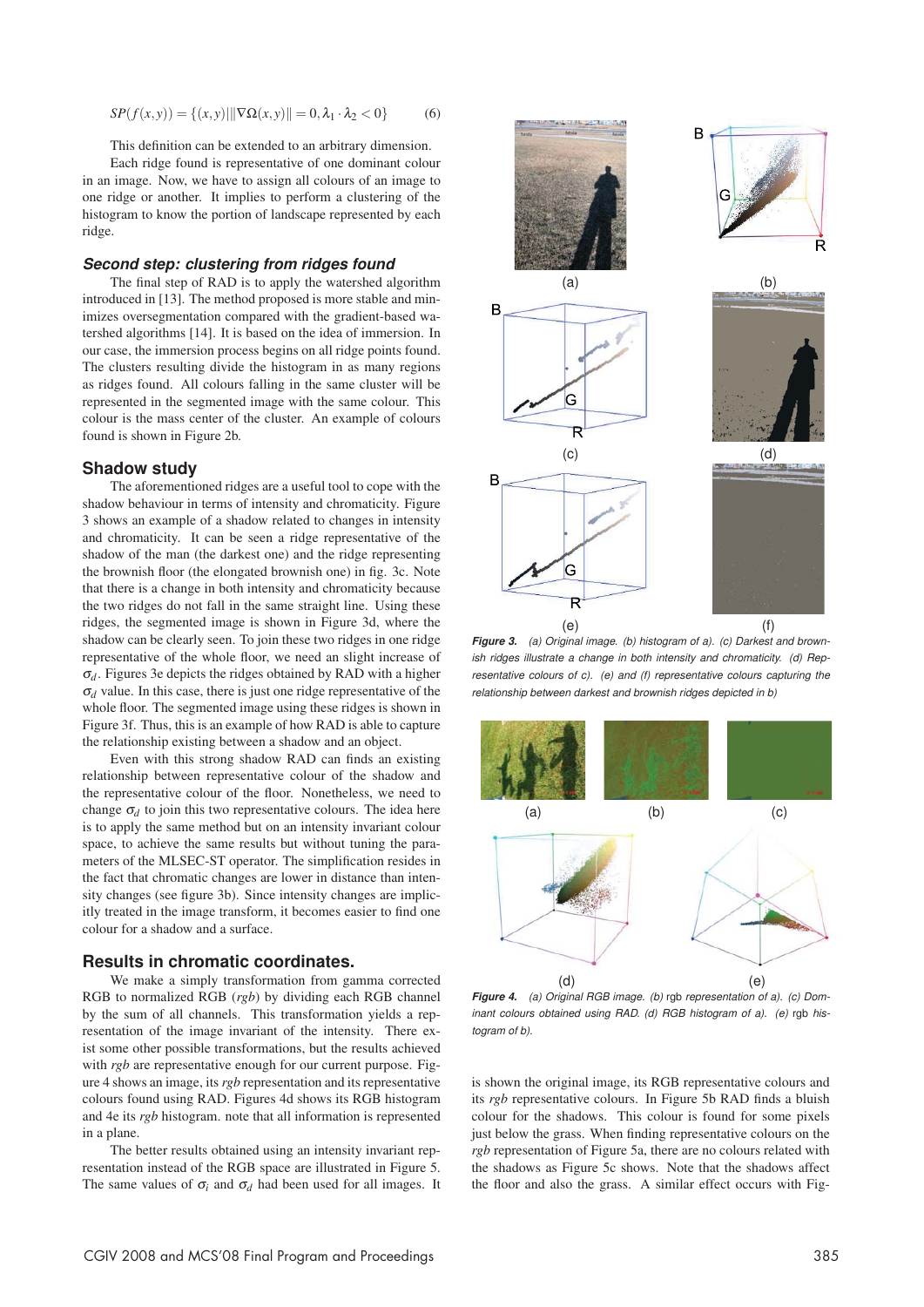ure 5d. In this case, RAD finds two representative colours for the floor between the green plants. When applying RAD on the *rgb* space, there is just one colour found for the floor, as illustrated in Figure, 5f. Finally, Figure 5g shows another example of a shadow that affects two different surfaces. The RGB representative colours assign one colour for the shadow. In this case, when applying RAD on the *rgb* representation of the image, the shadow has been detected as a different colour than the floors. There is one colour for the part of the shadow affecting the grass and another one for the floor. In this case, we need to change once  $\sigma_d$  to yield the results depicted in Figure 5*i*. Hence, the segmentation on the *rgb* yields better results than the segmentation on the RGB. However, as illustrated with this last example, it can be needed to change the parameters to achieve the good segmentation even in the *rgb* space. Nonetheless, RAD is able to achieve the correct segmentation

Images depicted in figure 4a and 5a has been downloaded from internet whereas image 5d belongs to the COREL database and 5g has been already used in [15]. Note that 4a, 5a and 5g are an examples of strong shadows, whereas 5d is an example of soft shadows. In both cases the method is able to yield a correct segmentation with the same parameters.

This results illustrates the idea that RAD performs better in an intensity invariant space. It happens because the coherence existing between all colours that compone a representative colour exist in both RGB and *rgb* spaces.

# **Conclusions**

In this paper we have introduced the capability of RAD to segment in the presence of shadows. Results obtained point out that RAD is able to find a chromatic coherence between a shadow affecting an object and the colour of the object. RAD yields correct segmentations in both RGB and *rgb* colour representations of an image for cast and self shadows. However, results obtained using *rgb* improve the performance of the method. It happens because on the *rgb* space we just have to deal with chromaticity. Hence, the analysis of the chromatic information of an image using RAD provides a segmentation tool robust against most of the (soft and strong) shadows.

Using the same values of  $\vec{\sigma}$ , RAD yields a correct segmentation in most of the cases. In those cases where it does not happens, it should be found a way to decide a new value of  $\sigma_d$ .

# **Acknowledgments**

This work has been partially supported by projects TIN2004-02970, TIN2007-64577 and Consolider-Ingenio 2010 CSD2007-00018 of Spanish MEC (Ministery of Science)

# **References**

- [1] Martin, D., Fowlkes, C., Tal, D., Malik, J. " A Database of Human Segmented Natural Images and its Application to Evaluating Segmentation Algorithms and Measuring Ecological Statistics", Proceedings of the 8th Int.l Conf. Computer Vision, vol. 2, pp. 416-423, 2001.
- [2] Skarbek, W., Koschan, A. "Colour image segmentation a survey", *Technical report, Institute for Technical Informatics Technical University of Berlin*, vol. 8, pp. 313-333, 1994.
- [3] Cheng, H., Jiang, X., Sun, Y., Wang, J. "Color image segmentation:advances and prospects", *Pattern Recognition*, vol. 34, pp. 2259-2281, 2001.
- [4] Abd-Almageed, W. and Davis, L. "Density Estimation Using Mixtures of Mixtures of Gaussians." *9th European Conference on Computer Vision*, 2006 ,Springer.



*Figure 5. (a)Original image with a strong shadow and (b) its representative colours using RAD on RGB. (c) Representative colours using the same parameters on the* rgb *space. (d-f) The same but with the presence os soft shadows. (g-i) The same for a strong cast shadow. (j) A new value of* <sup>σ</sup> *has to be chosen to correctly obtain representative colours.*

- [5] L. Xu, F. Qi and R. Jiang "Shadow Removal from a Single Image", *Proceedings of the Sixth International Conference on Intelligent Systems Design and Applications (ISDA'06)*, vol. 02, pp. 1049-1054, 2006.
- [6] E. Salvador, A. Cavallero and T. Ebrahimi "Cast shadow segmentation using invariant color features", *Computer Vision and Image Understanding*, vol. 95, pp. 238-259, 2004.
- [7] D. Steverding and T. Troscianko "On the role of blue shadows in the visual behaviour of tsetse flies", *Proceedings: Biological Sciences*, vol. 271, pp. 16-17, 2004.
- [8] I. Omer and M. Werman "Color Lines: Image Specific Color Representation", *Proceedings of the IEEE Conference on Computer Vision and Pattern Recognition (CVPR 04)*, IEEE, vol. II, pp 946-953, 2004.